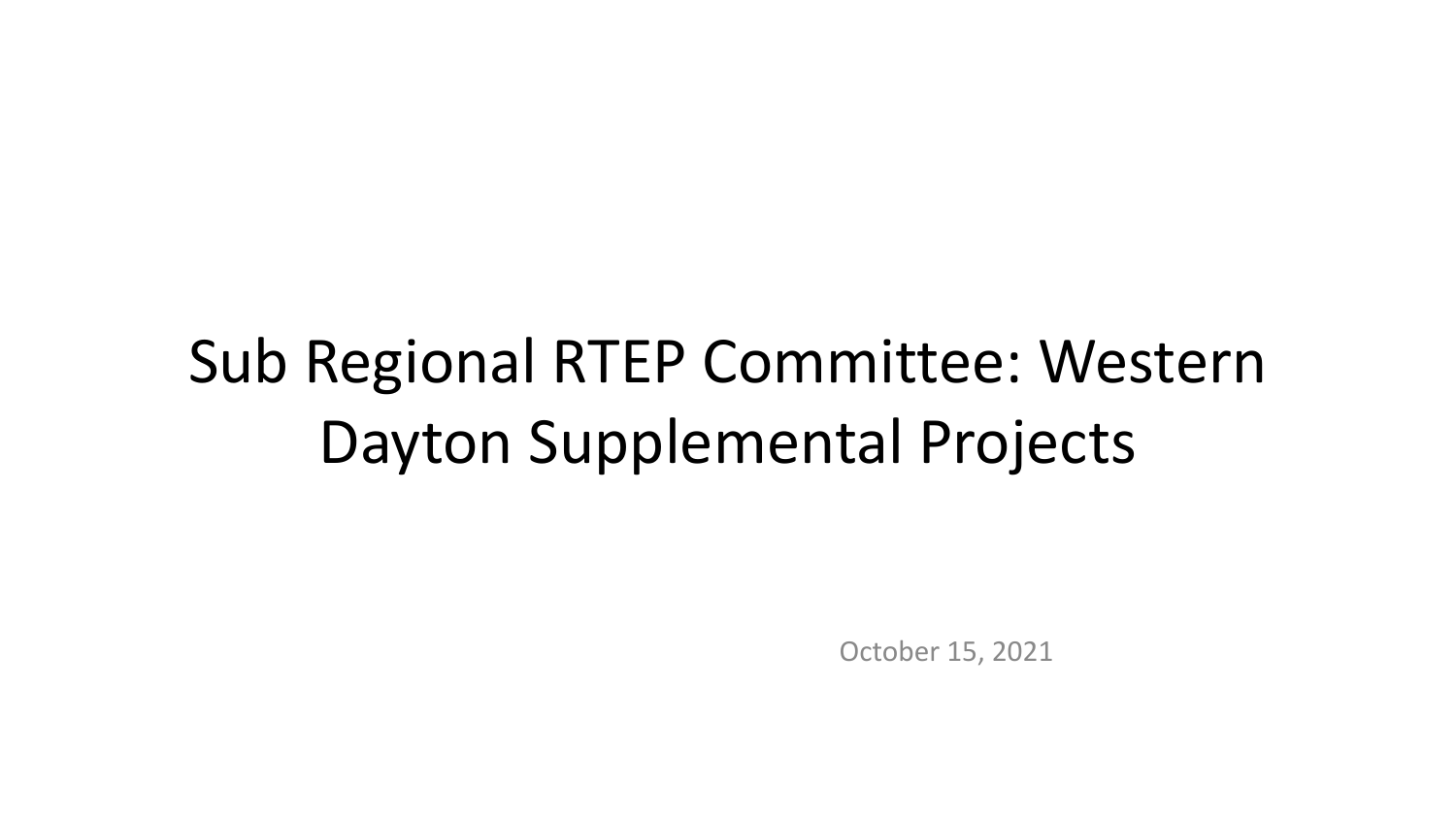### Solutions

Stakeholders must submit any comments within 10 days of this meeting in order to provide time necessary to consider these comments prior to the next phase of the M-3 process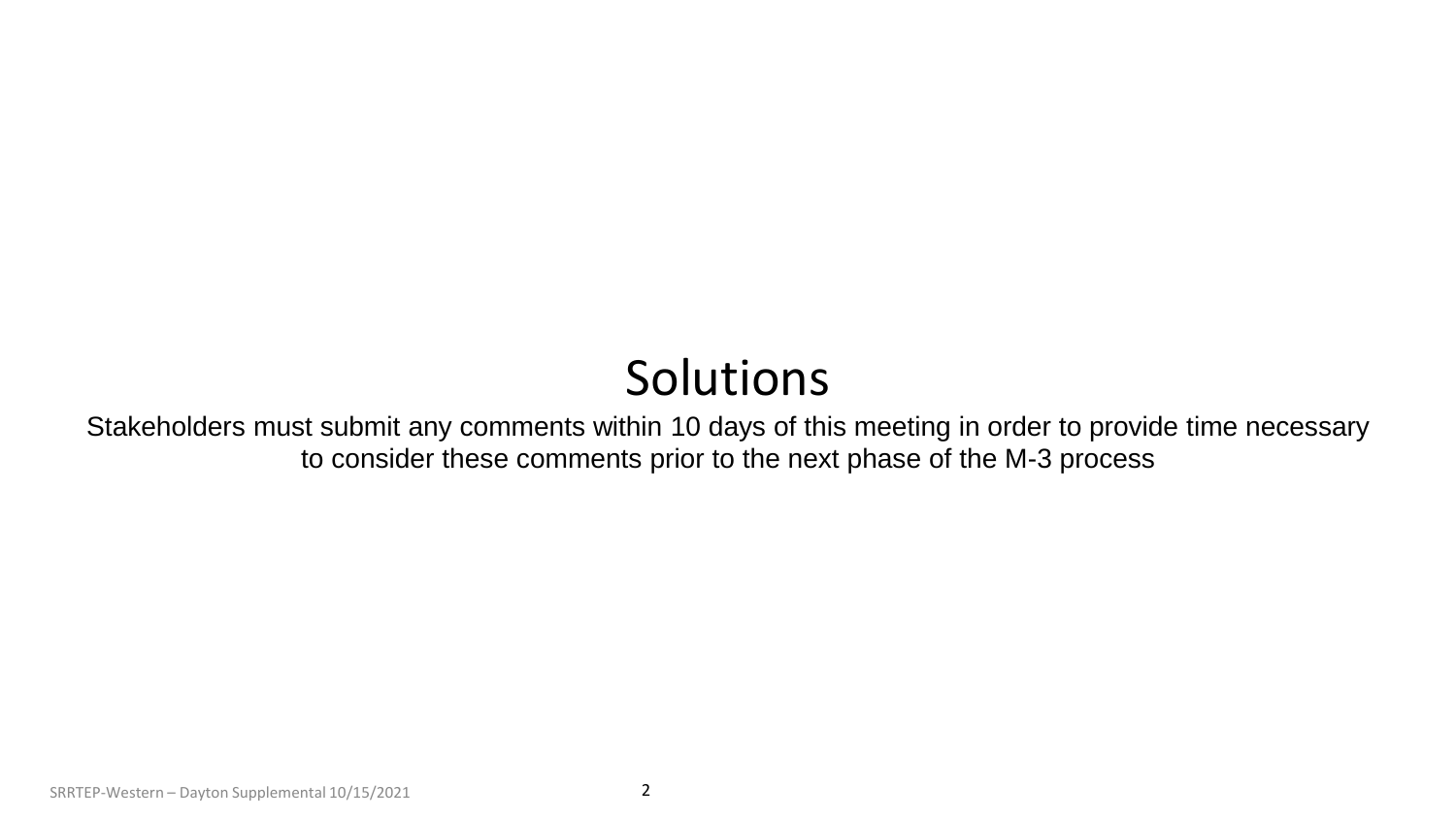

- **Need Number:** Dayton-2021-009
- **Process Stage:** Solution Meeting 10/15/2021
- **Previously Presented:** Need Meeting 8/16/2021
- **Project Driver:** Source for underlying distribution
- **Specific Assumption Reference:** Dayton Local Plan Assumptions (Slide 5)
- **Problem Statement:**
- $\triangleright$  A major customer served from Xenia substation is planning to add approximately 4MW of load by 2023. This potential growth paired with the development of two nearby industrial parks will trigger the need for potential system reinforcements east of Xenia.
- AES Ohio is planning to build a new 69kV ring bus substation called Jasper in 2023 (s2255.1) to eliminate a three terminal line and to improve reliability on the 6636 Jamestown-Cedarville-Xenia-Glady Run circuit. The 6636 transmission line is a 31-mile circuit constructed primarily with wood poles. The yellow star shown on the map is an approximate location of Jasper Substation and is centrally located to serve future load growth.
	- $\triangleright$  There have been a total of 17 outages on this circuit for a total of 1245 minutes over the last 5 years.
	- $\triangleright$  The performance of this line will improve with the addition of Jasper Substation but Xenia Substation will still have exposure to transmission outages with the distribution transformers tapped from a line position between Xenia and Jasper.

Dayton d/b/a AES Ohio Transmission Zone M-3 Process Dayton, Ohio







aes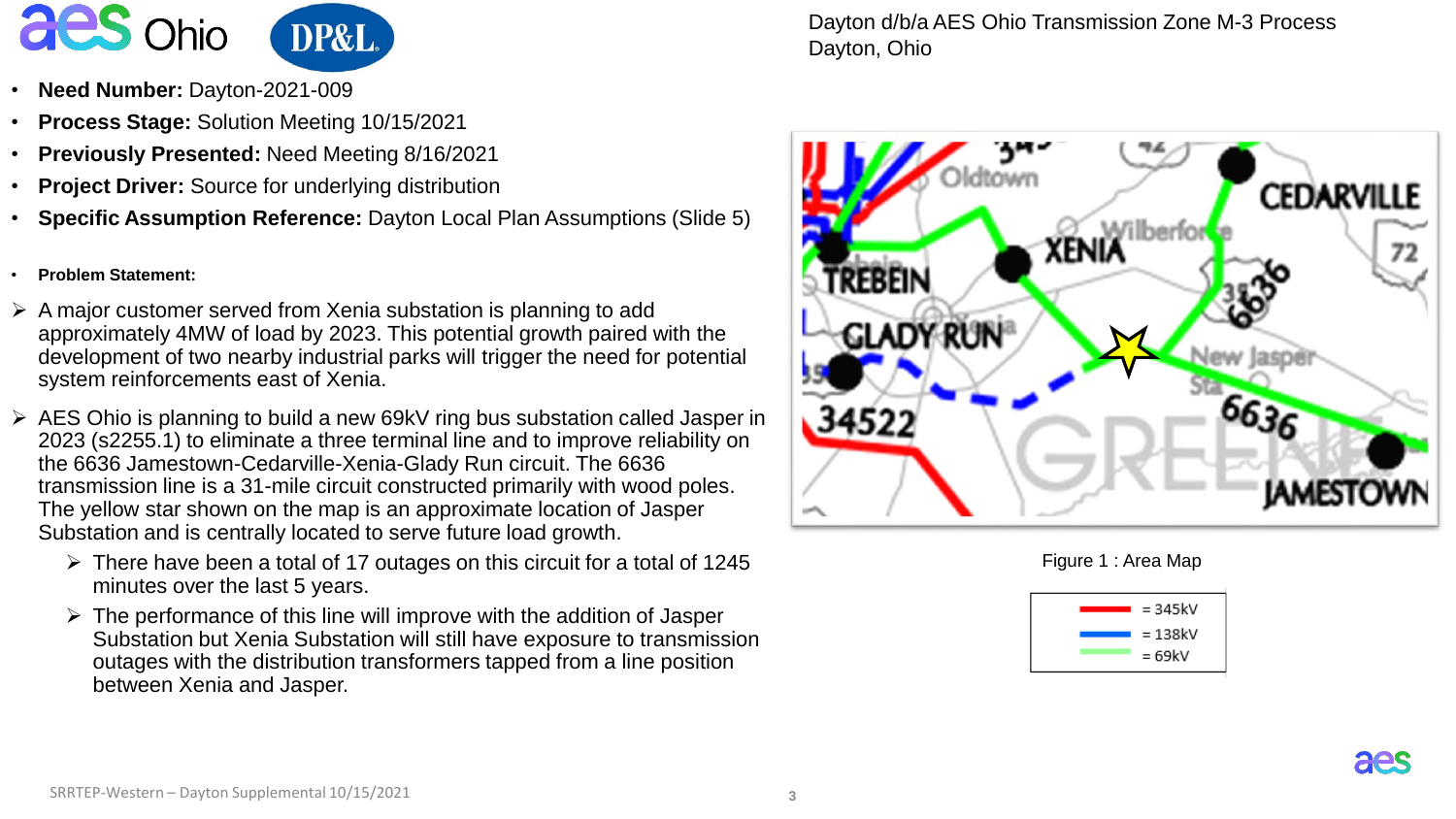

Dayton d/b/a AES Ohio Transmission Zone M-3 Process Dayton, Ohio



aes

- **Need Number:** Dayton-2021-009
- **Process Stage:** Solutions Meeting 10/15/2021
- **Selected Solution:**
- Jasper Substation : A new 69/12kV transformer will be installed at Jasper Substation and terminated into a new 69kV breaker position. This will expand Jasper Substation from a four breaker 69kV ring bus to a five breaker 69kV ring bus. This transformer will increase capacity to serve the new customer load addition coming online and will also support growth in the nearby industrial parks. Further, this will enhance operational flexibility via adding new switching capability between Jasper and Xenia Substations to perform maintenance and help reduce extended outage times due to enhanced switching between the substations.
- **Estimated cost** : \$310K
- **Projected In-Service:** 12/31/2023
- **Project Status:** Conceptual
- **Model:** 2021 RTEP 2026 Summer Case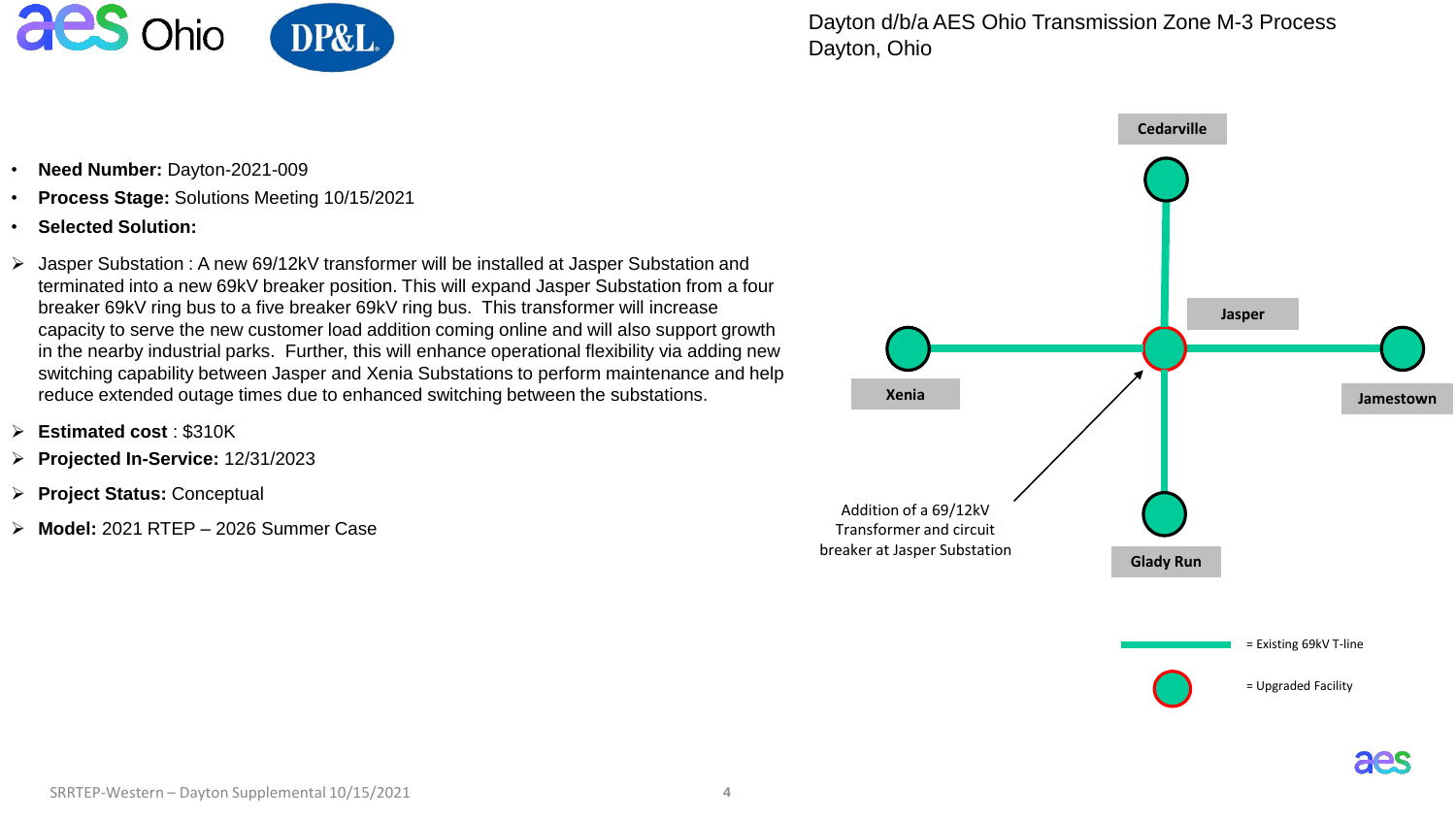#### Appendix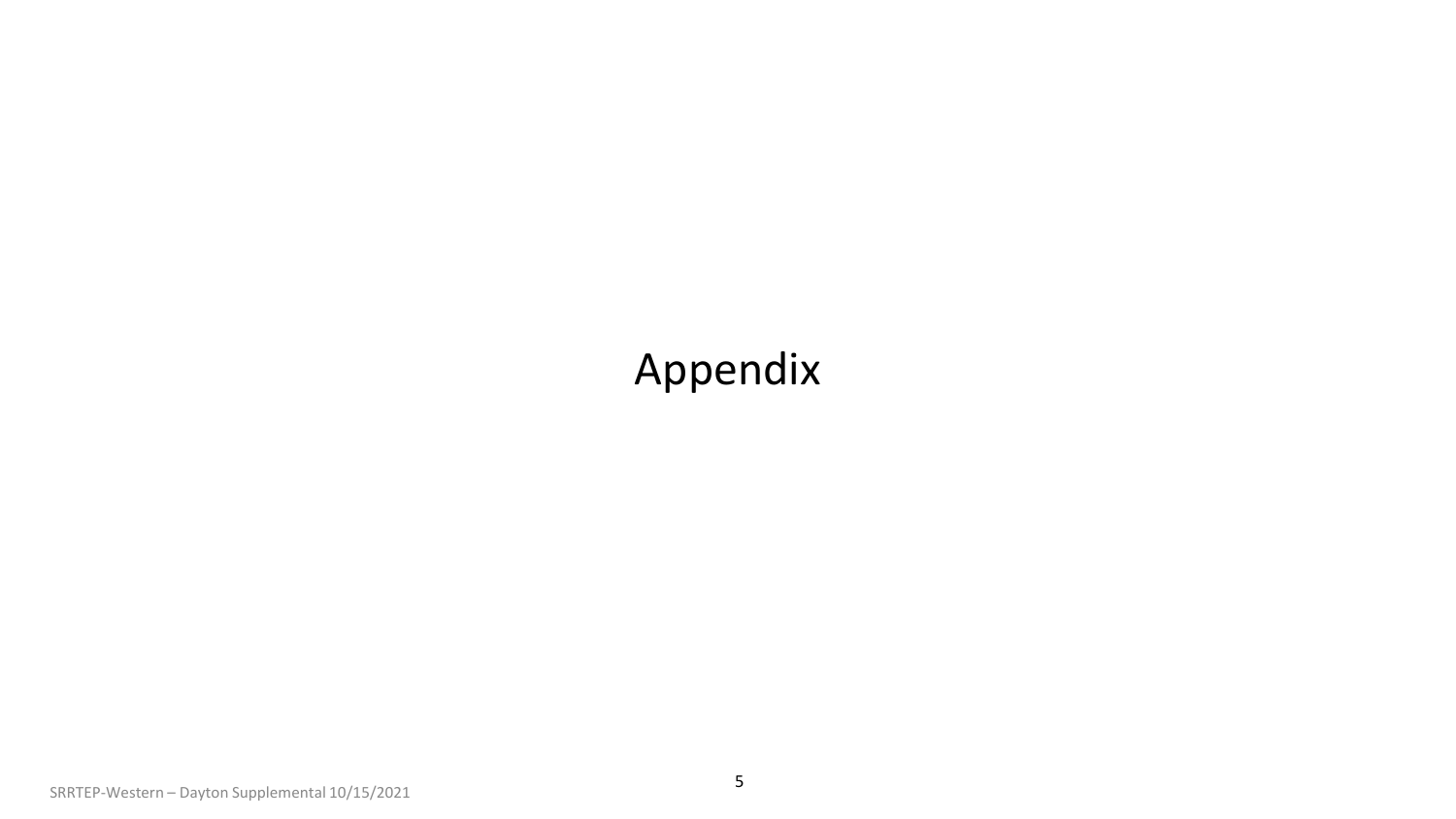## High Level M-3 Meeting Schedule

| Assumptions  | <b>Activity</b>                                | <b>Timing</b>                      |
|--------------|------------------------------------------------|------------------------------------|
|              | Posting of TO Assumptions Meeting information  | 20 days before Assumptions Meeting |
|              | Stakeholder comments                           | 10 days after Assumptions Meeting  |
|              |                                                |                                    |
|              |                                                |                                    |
| <b>Needs</b> | <b>Activity</b>                                | <b>Timing</b>                      |
|              | TOs and Stakeholders Post Needs Meeting slides | 10 days before Needs Meeting       |

Activity **Timing** TOs and Stakeholders Post Solutions Meeting slides 10 days before Solutions Meeting Stakeholder comments 10 days after Solutions Meeting

| Submission of                            | <b>Activity</b>                                       | Timing                                                                                         |
|------------------------------------------|-------------------------------------------------------|------------------------------------------------------------------------------------------------|
| Supplemental<br>Projects & Local<br>Plan | Do No Harm (DNH) analysis for selected solution       | Prior to posting selected solution                                                             |
|                                          | Post selected solution(s)                             | Following completion of DNH analysis                                                           |
|                                          | Stakeholder comments                                  | 10 days prior to Local Plan Submission for integration into RTEP                               |
|                                          | Local Plan submitted to PJM for integration into RTEP | Following review and consideration of comments received after<br>posting of selected solutions |

**Solutions**